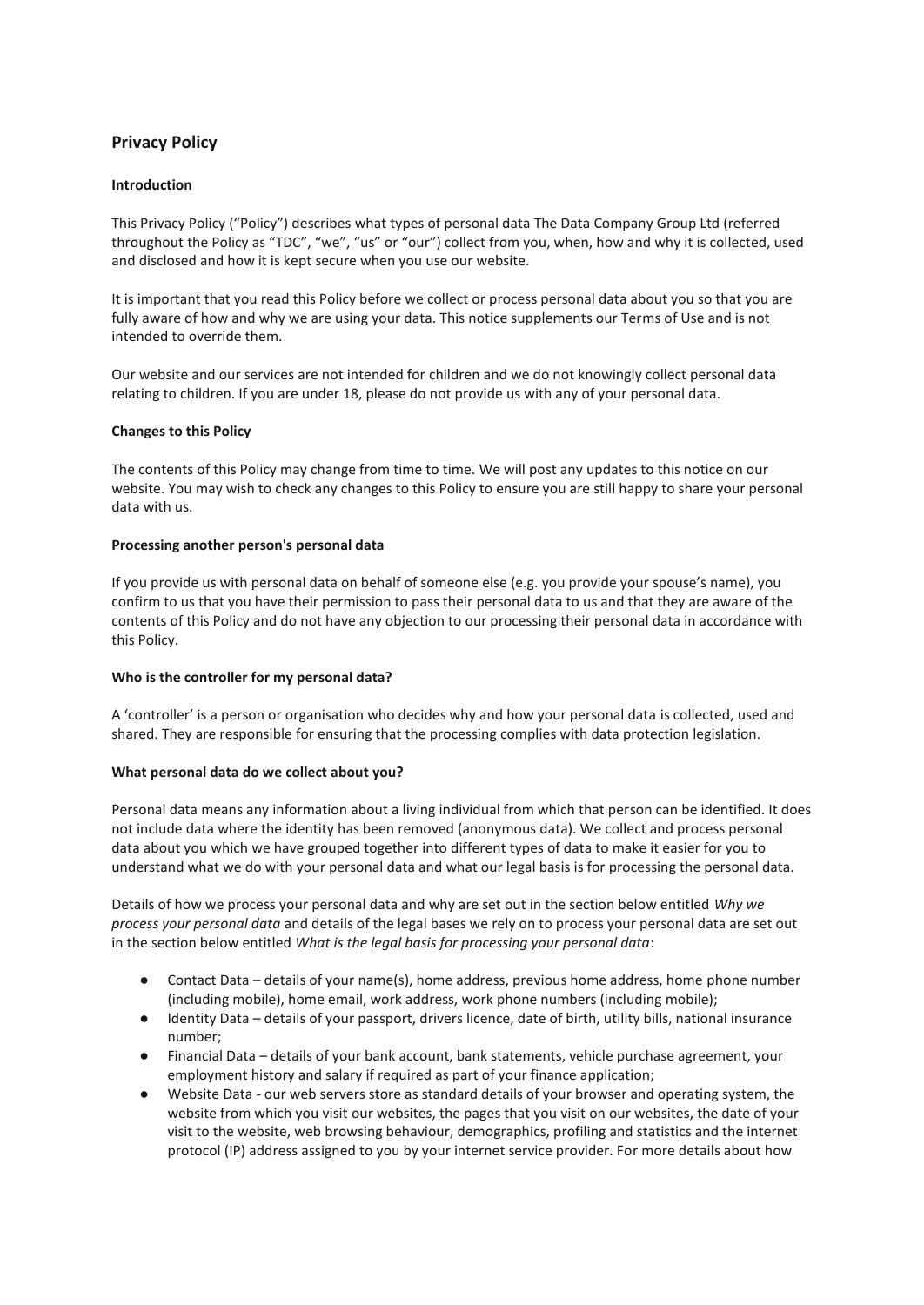we collect your personal data through the use of cookies please see the section below entitled *Cookies*.

We do not collect data about your race or ethnicity, religious or philosophical beliefs, sex life, sexual orientation, political opinions, trade union membership, and information about your health or genetic and biometric data. Nor do we collect any information about criminal convictions and offences.

We do collect, use and share aggregated data such as statistical or demographic data for any purpose. Aggregated data may be derived from your personal data but is not considered personal data in law as this data does not directly or indirectly reveal your identity. However, if we combine or connect aggregated data with your personal data so that it can directly or indirectly identify you, we treat the combined data as personal data which will be used in accordance with this privacy notice.

## **If you fail to provide personal data**

Where we need to collect personal data by law, or under the terms of a contract we have with you, and you fail to provide that data when requested, we will not be able to perform the service.

## **Where do we get your personal data from?**

#### Personal data you have given to us

We collect personal data when you provide this to us directly in the scenarios listed below:

- by entering personal data via our website or when you contact us for technical support;
- when you complete customer surveys or provide feedback;
- when you apply for a loan, personal contract purchase or lease agreement via our website from Motor Market Limited to purchase your vehicle;
- to handle complaints or to provide information you have requested.

We share your personal data with CrediCar Limited, Motor Market Limited and Motor Market Limited's accredited finance providers for the following purposes:

- To conduct finance pre-approval and eligibility checks before you submit your finance application (CrediCar's Privacy Policy can be found **[here](https://simplyquote.me/docstore/CrediCar_Privacy_Policy.pdf)**).
- to administer your finance application on your behalf with Motor Market Limited's accredited finance providers;
- to allow you to facilitate funding to purchase a vehicle.

We process information relating to your finance application on behalf of Motor Market Limited's approved finance providers who are acting as data controller.

We may transfer your personal information to a third party as part of a sale of some or all of our business and assets to any third party or as part of any business restructuring or reorganisation. We may also transfer your personal information if we're under a duty to disclose or share it in order to comply with any legal obligation (e.g. by sharing your personal information with the DVLA), to detect or report a crime, to enforce or apply the terms of our contracts or to protect the rights, property or safety of our visitors and customers. However, we will always take steps with the aim of ensuring that your privacy rights continue to be protected.

We do not sell your personal data to third parties. However, we may from time to time disclose your personal data to our legal and other professional advisors.

We take steps to ensure that any third-party partners who handle your personal data comply with data protection legislation and protect your personal data just as we do. We only disclose personal information that is necessary for them to provide the service that they are undertaking on our behalf. We will aim to anonymise your personal data or use aggregated non specific data sets wherever possible.

#### **What is the legal basis for processing your personal data?**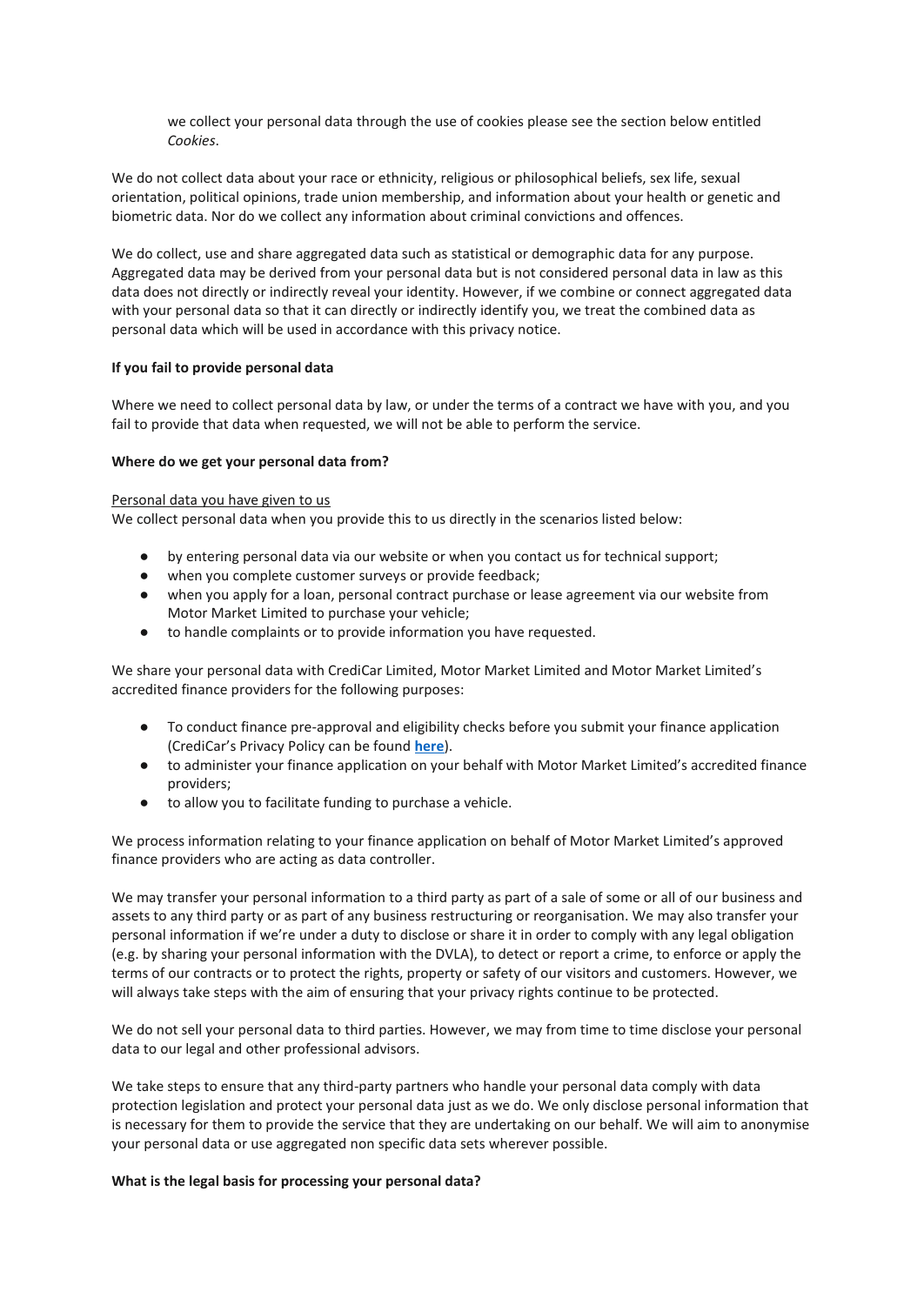We will only use your personal data when the law allows us to. Most commonly, we will use your personal data in the following circumstances:

- Contractual performance where we need to process your data where it is necessary for the performance of a contract to which you are a party or to take steps at your request before entering into such a contract.
- Legal or regulatory obligation when we have to process your personal data where it is necessary for compliance with a legal or regulatory obligation that we are subject to.
- Legitimate interest when it is in our legitimate interest (or that of a third party) and those interests do not override your rights and freedoms, for example when it is in the interest of our business in conducting and managing our business to enable us to give you the best service/product and the best and most secure experience. We make sure we consider and balance any potential impact on you (both positive and negative) and your rights before we process your personal data for our legitimate interests. We do not use your personal data for activities where our interests are overridden by the impact on you (unless we have your consent or are otherwise required or permitted to by law). You can obtain further information about how we assess our legitimate interests against any potential impact on you in respect of specific activities by contacting us using the contact details set out in the section above entitled *How to contact us or make a complaint*.
- Consent generally we do not rely on consent as a legal basis for processing your personal data other than in relation to sending third party direct marketing communications to you via email or text message. You have the right to withdraw consent to marketing at any time by us using the contact details set out in this notice.

## **Why we process your personal data**

We have set out below a table setting out descriptions of all the ways we use your personal data, and which of the legal bases we rely on to do so. We have also identified what our legitimate interests are where appropriate. Please note that we may process your personal data without your knowledge or consent, in compliance with the above rules, where this is required or permitted by law. We may also process your personal data for more than one lawful ground depending on the specific purpose for which we are using your data.

We will only use your personal data for the purposes for which we collected it, unless we reasonably consider that we need to use it for another reason and that reason is compatible with the original purpose.

| <b>Processing Activity</b>                                                                                                                                              | <b>Type of Data</b> | <b>Legal Basis</b>     |
|-------------------------------------------------------------------------------------------------------------------------------------------------------------------------|---------------------|------------------------|
| When you enter your personal information in our website to enquire<br>about finance, your personal data will be forwarded to Motor<br>Market to follow up your request. | Contact data        | Legitimate<br>interest |

#### **When you are making an enquiry for finance**

**Purchasing a vehicle with Finance**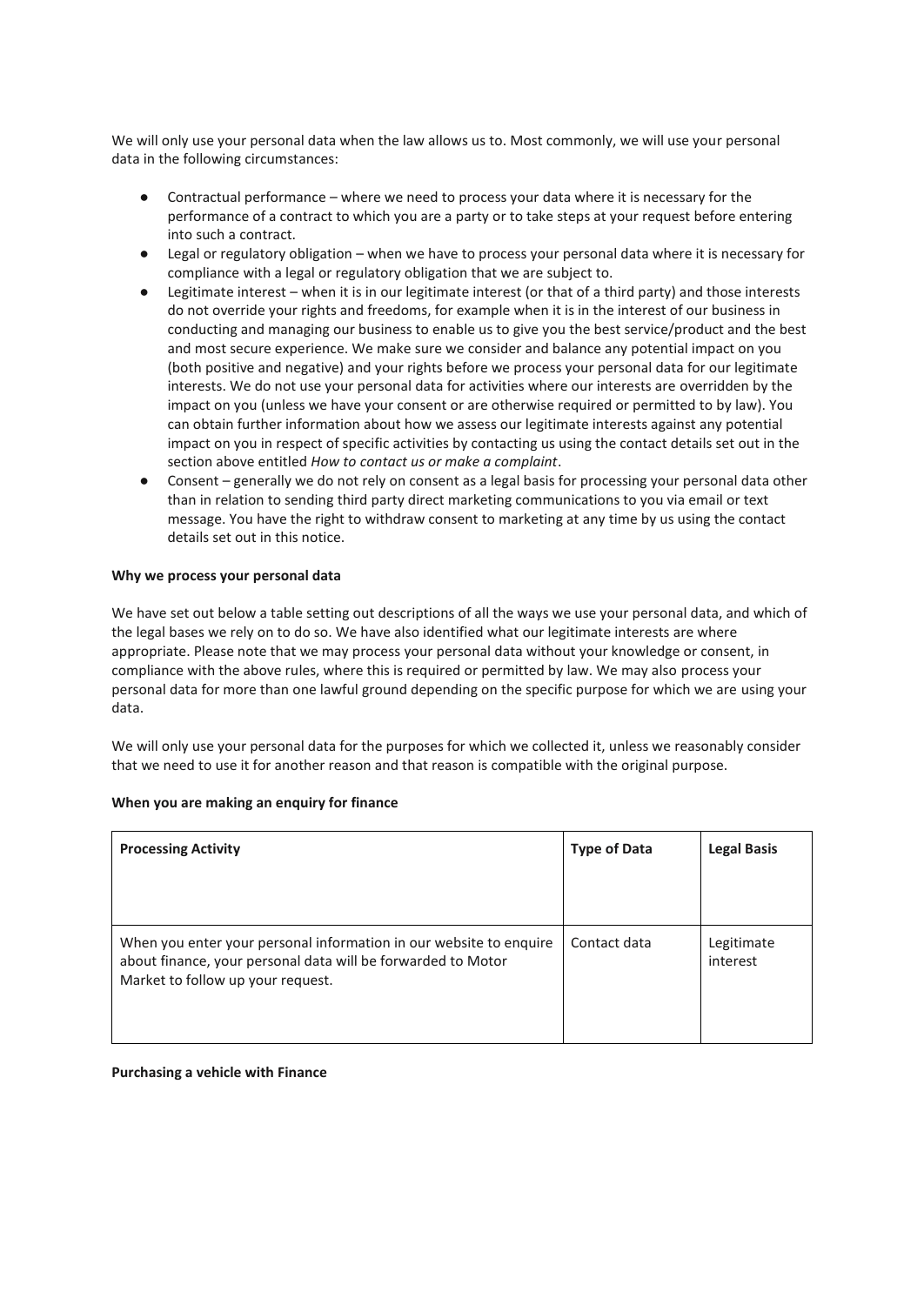| <b>Processing Activity</b>                                                                                                                                                                                                                                    | <b>Type of Data</b>                                                   | <b>Legal Basis</b>                                               |
|---------------------------------------------------------------------------------------------------------------------------------------------------------------------------------------------------------------------------------------------------------------|-----------------------------------------------------------------------|------------------------------------------------------------------|
| To administer and arrange finance for you to purchase or lease a<br>vehicle                                                                                                                                                                                   | Contact data /<br>Vehicle data /<br>Identity data /<br>Financial data | Legal or<br>regulatory<br>obligation /<br>Legitimate<br>interest |
| TDC will share your personal details into CrediCar's system which<br>will allow CrediCar to conduct a soft credit check and in some cases<br>an affordability assessment on you so we can provide you with an<br>indication of your pre-approval/eligibility. | Contact data /<br>Vehicle data /<br>Identity data /<br>Financial data | Contractual<br>performance<br>/ Consent                          |
| If your application for finance is declined by the finance provider, we<br>will advise you of this and obtain your consent before allowing you<br>or Motor Market to send your personal information to another<br>lender for consideration.                   | Contact data /<br>Vehicle data /<br>Identity data /<br>Financial data | Consent                                                          |

# **Processing necessary for us to engage with customers**

| <b>Processing Activity</b>                                                                                                                       | <b>Type of Data</b>            | <b>Legal Basis</b>                                    |
|--------------------------------------------------------------------------------------------------------------------------------------------------|--------------------------------|-------------------------------------------------------|
|                                                                                                                                                  |                                |                                                       |
| To identify and record when you have received, opened or engaged<br>with our website or electronic communications.                               | Contact data /<br>Website data | Legitimate<br>interest                                |
| To undertake market analysis and research (including contacting you<br>with customer surveys) so that we can better understand customer<br>needs | Contact data                   | Contact data                                          |
| We will send a customer survey to you following your vehicle<br>purchase to gain your feedback about our products and/or services<br>provided    | Contact data                   | Legitimate<br>interest                                |
| For general administration including managing your queries,<br>complaints, or claims.                                                            | Contact data                   | Contractual<br>performance/<br>Legitimate<br>interest |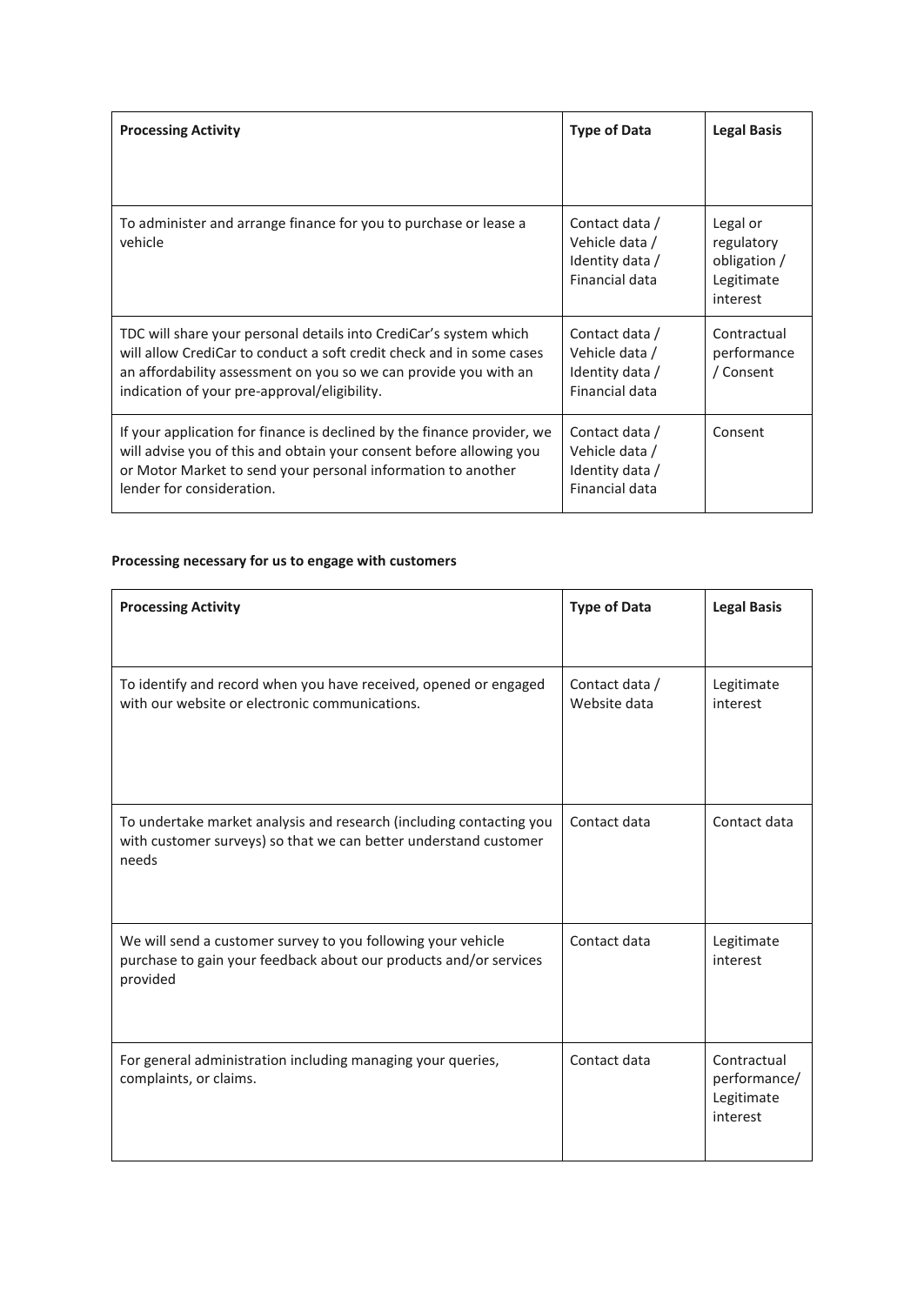| Processing necessary for us to operate the administrative and<br>technical aspects of our business efficiently and effectively.                                          | Contact data                                     | Contractual<br>performance           |
|--------------------------------------------------------------------------------------------------------------------------------------------------------------------------|--------------------------------------------------|--------------------------------------|
| For network and information security purposes i.e. in order for us to<br>take steps to protect your personal data against loss, damage, theft<br>or unauthorised access. | Contact data                                     | Legal or<br>regulatory<br>obligation |
| To comply with a request from you in connection with the exercise<br>of your rights                                                                                      | All types of data<br>depending on the<br>request | Legal or<br>regulatory<br>obligation |
| To inform you of updates to our terms and conditions and policies                                                                                                        | Contact data                                     | Legal or<br>regulatory<br>obligation |

# **Third party links contained on our website**

Our website may include links to third-party websites, plug-ins and applications. Clicking on those links or enabling those connections may allow third parties to collect or share data about you. We do not control these third-party websites and are not responsible for their privacy notices and statements. When you leave our website, we encourage you to read the privacy notice of every website you visit.

# **Cookies and how we use these**

A 'cookie' is a piece of information that a website transfers to the cookie file of the browser on your computer's hard disk, so that the website can remember who you are. A cookie will typically contain the name of the domain from which the cookie has come, the 'lifetime' of the cookie, and a value, usually a randomly generated unique number. You can accept or decline cookies by modifying the settings in your browser. However, you may not be able to use all the interactive features of our websites if cookies are disabled. You can restrict the type of cookies being placed on your hard drive when browsing our website by clicking on the button 'change cookie settings' at the bottom of the web page.

# **Data retention**

# How long will you use my personal data for?

We will keep your data as long as we are providing services to you or on your behalf. Following the conclusion of providing services to you or on your behalf, we will delete or anonymise your data within 90 days unless required by law to keep it longer.

You have the right to ask us to delete your personal data - known as your Right to Erasure or Right to be forgotten. To exercise this right please contact our Data Protection Officer by emailing [support@simplyquote.me.](mailto:support@simplyquote.me) As per regulation, we will respond to these requests within one month of receiving them.